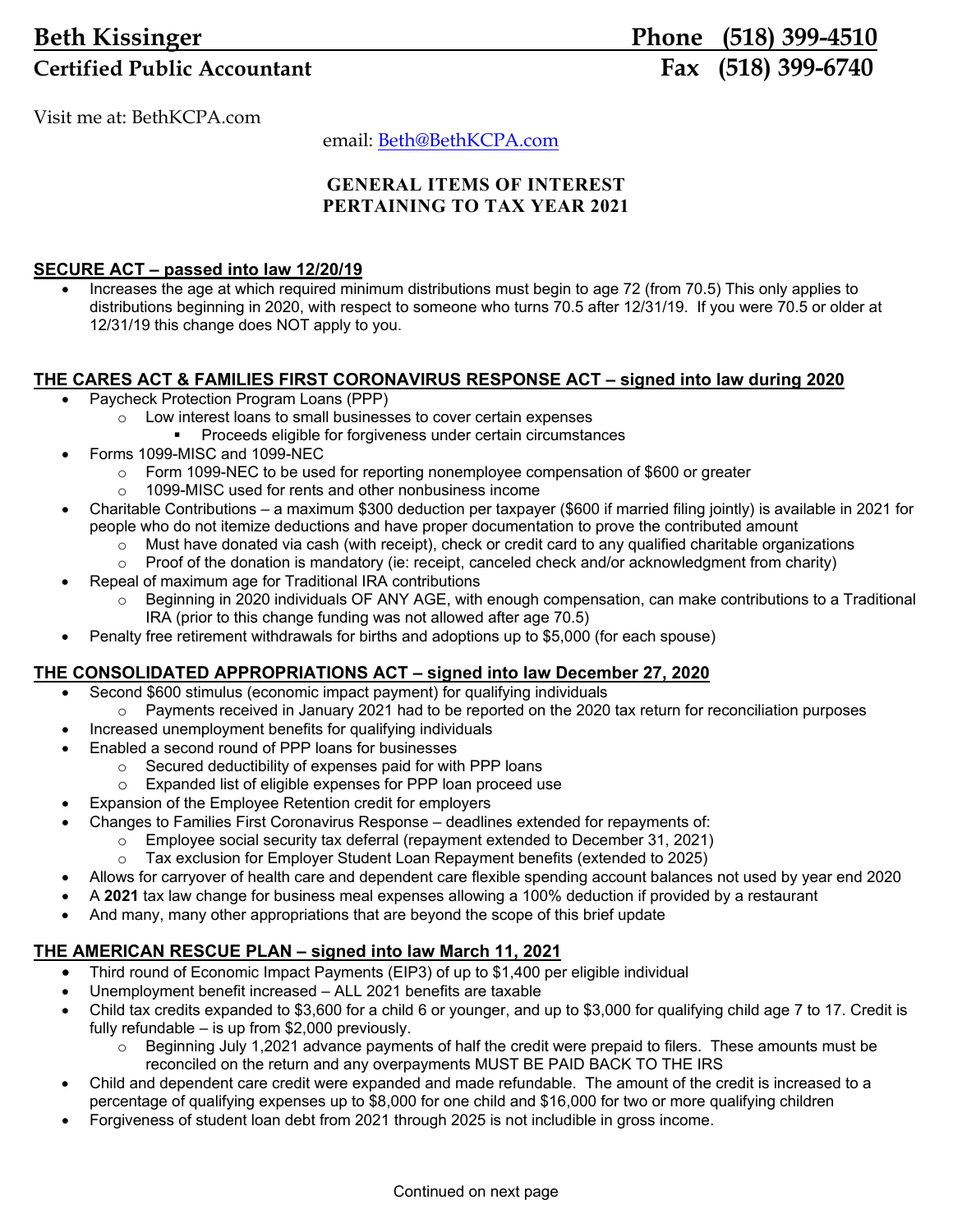## **GENERAL ITEMS OF INTEREST PERTAINING TO TAX YEAR 2021 – continued**

### **\*\* BE AWARE THAT NYS IS NOT FOLLOWING MANY OF THE ABOVE PROVISIONS SO YOUR NYS RETURNS MAY SHOW MUCH HIGHER TAXABLE INCOME \*\***

**Estate Tax and gift tax** thresholds increased to in 2021 to \$11.7 million.

#### **Tax Identity Theft**

Tax-related identity theft occurs when someone uses another person's Social Security Number to file a tax return and claim a fraudulent refund. If you have been notified by the IRS that you, your spouse or any dependent's information may have been stolen, you can file a Form 14039 Identity Theft Affidavit to request a special personal identification code to use on your tax returns. The IRS will flag your account and only returns containing that unique PIN number will be accepted.

#### **Charity**

**ALL** deductions of any amount must have a receipt. Unsubstantiated cash donations are NOT allowable. Any single contribution over \$250 must also have an acknowledgement letter from the charity, and the letter must be dated by the date we file your return. The letter should show the date given, amount of any individual contribution over \$250 and must state whether any goods or services were received in return for the contribution. All other donations paid by check or credit card should be listed with the date, charity name, amount and method of payment noted on a list. Please provide the list of your deductions with the appropriate documentation to support the amount being claimed. The ability to donate your RMD (required minimum distribution from an IRA) directly to a charitable organization was made permanent. (As permanent as tax law can be.)

#### **Foreign Accounts**

If you have read any news in the last year, you know that the IRS is looking closely for offshore accounts. If you have a bank or investment account, retirement account, or business interest with a value over \$10,000 in a foreign country, or a foreign business ownership (not through a mutual fund), please let me know as some special rules will apply to you. There are substantial penalties for failure to disclose these items.

#### **Mortgage Interest**

This is a deduction currently drawing a lot of scrutiny from the IRS due to the volume of refinancing that has happened over the last few years. For every return deducting mortgage interest, we **must obtain Form 1098** from you when you pay mortgage interest. Additionally, we must obtain refinancing closing statements for every refinance, and if you received cash from the home mortgage or refinance we must have general information on the use of the money **according to the IRS**. If you have ever refinanced your mortgage and received cash from the loan, this applies to you. Complete information will be necessary to ensure that all IRS requirements are met. REMEMBER, for 2021 interest on an equity loan will generally be nondeductible if it wasn't used to buy, build or improve your residence.

#### **Real Estate Taxes**

This deduction is limited to "taxes imposed on interest in real property and levied for the general public welfare". If there are charges for **utilities, water or sewage fees these are not deductible as real estate taxes**. All property tax bills must be provided with your tax data. Refunds or reimbursements you received from your town/school/county property taxes must be reported to me. These refunds are being sent to residents in districts that stayed under the NYS tax cap. All receipts and bills need to be submitted with your tax information.

#### **Rental Property**

If you own rental property, please provide *FOR EACH PROPERTY SEPARATELY*, the physical location, the type of property (single-family, duplex, etc.), and Forms 1099-K received, and a record, by property, of the number of days rented, the number of days used for personal purposes **and the number of hours you spent on this activity in 2021**.

#### **Roth IRA Conversions**

You will continue to hear from lots of "experts" this year that you need to convert your retirement accounts to Roth IRAs. While there are a number of advantages to conversions, there are an equal number of disadvantages that carry some major tax consequences. Please do not convert your accounts in 2022 without coming in to see us for an appointment to discuss both the positives and negatives.

#### **Gifting**

The amount you may give to one person in 2022 without any return filing requirements is \$16,000. You can give more than that without incurring tax, but you may have a filing requirement. Fewer Americans need to worry about Federal estate taxes because of changes in the estate tax limit at the Federal level in 2022 to \$12.06 million; however, change may be on the horizon.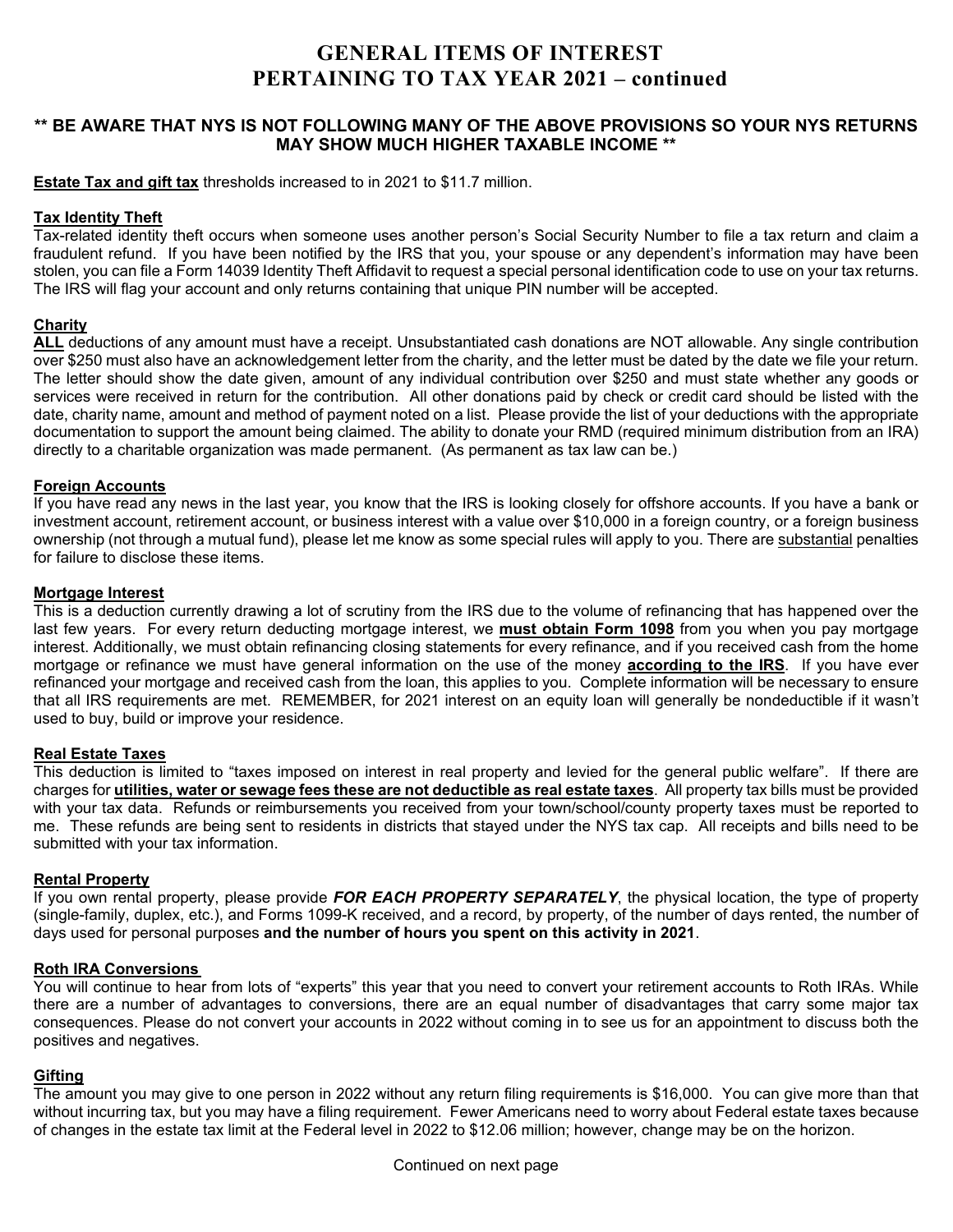## **GENERAL ITEMS OF INTEREST PERTAINING TO TAX YEAR 2021 – continued**

#### **Tax Planning**

I am available between May and December to meet with you for tax planning, hopefully in person rather than Zoom as the virus gets under control. I recommend a conversation if you anticipate any major financial changes during 2022, and even 2023, such as retirement, marriage, student loan repayment, inheritances, etc. There are opportunities for lower taxes in retirement, especially for people owning appreciated employer stock within a company retirement plan. If you are contemplating retirement and this situation applies to you, it is crucial we meet before your retirement date to discuss potential tax saving strategies.

#### **Future Income Tax Rates & Other**

I highly recommend that you set an appointment for an after-tax season "Tax Check Up" to examine withholding, tax and estate planning strategies. Due to time constraints from January 1 to April 15, I do not have enough time to address this topic with everyone during the course of tax season, but will be scheduling appointments after May 1 to review the impact of these changes. If you would like to schedule an after tax season appointment, be sure to let me know.

There are literally hundreds of other considerations, extensions and deletions that I will consider this year while preparing your return. Because of these changes, it would be best to provide your tax information to me by at least March 1. Please rest assured that I will utilize my best resources to once again provide you with timely, complete and accurate service while keeping your tax burden to the lowest legal amount. Thank you again for your continued support and best wishes for a healthy, happy 2022.

Sincerely,

**Beth**  Beth Kissinger, CPA